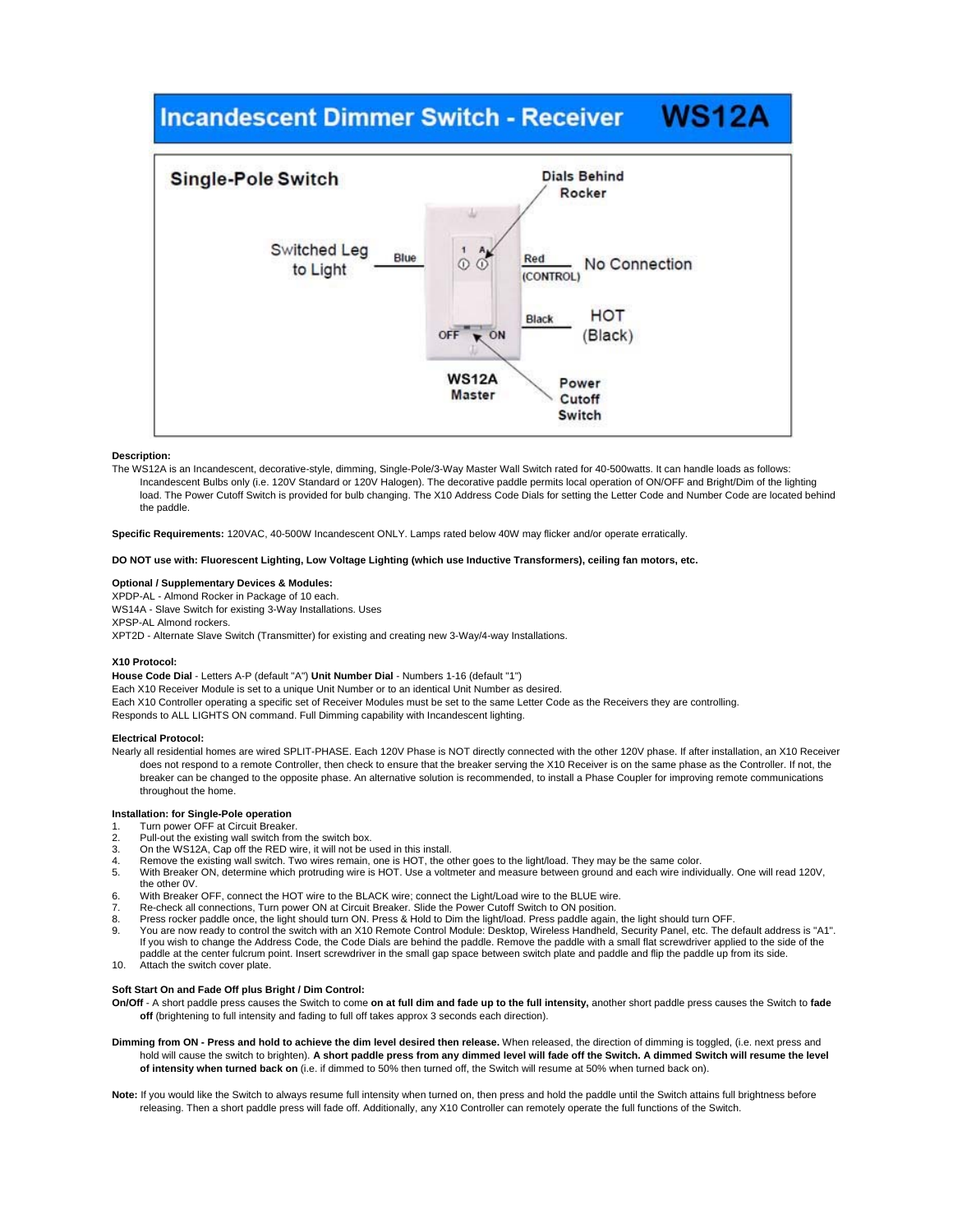## **WS12A Incandescent Dimmer Switch - Receiver**



# **Installation: for 3-Way operation - Existing**

**Note: A 3-Way system, by definition, means two existing wall switches which operate one single light (can be multiple lights if all come on together).** 

- 1. Turn power OFF at Circuit Breaker.
- 2. Pull-out the existing 3-way wall switches from the two switch boxes.<br>3. Remove the common-side wire (by itself) from the two switches. In a
- Remove the common-side wire (by itself) from the two switches. In one switch box, that single wire is HOT, in the other switch box that single wire goes to the light.
- 4. With Breaker ON, determine which wire is HOT. Use a voltmeter and measure between ground and each single wire individually. One will read 120V, the other 0V. With Breaker OFF, mark the single wires as to which one is HOT and which one goes to the light.
- 5. The Slave Switch is installed in the switch box which has the HOT wire. The Master Switch is installed in the switch box that has the wire that goes to the light. With Breaker OFF, remove the existing two wall switches. Three wires (minimum) remain protruding out of each switch box. At the Slave switch box, one is HOT; the other two wires are the traveler wires. At the Master switch box, one is the Light/Load wire; the other two wires are the traveler wires.
- 6. With Breaker OFF, install the Slave Switch first. HOT wire goes to LIVE (either screw, they are a common bus), One Traveler wire also goes to LIVE; the second Traveler wire goes to SWITCH.
- 7. With Breaker OFF, install the Master Switch second. The One HOT Traveler wire goes to BLACK wire, the second Traveler wire goes to RED wire. The Light wire goes to BLUE wire.
- 8. Re-check all connections, Turn power ON at Circuit Breaker. Turn the Power Cutoff Switch to ON position.
- 9. Press Master Switch paddle once, the light should turn ON. Press paddle again, the light should turn OFF. Press the Slave Switch paddle once, and the light should turn ON. Press the Slave Switch paddle again, and the light should turn OFF.
- 10. You are now ready to control the switch with an X10 Remote Control Module: Desktop, Wireless Handheld, Security Panel, etc. The default address is "A1". If you wish to change the Address Code, the Code Dials are behind the paddle. Remove the paddle with a small flat screwdriver applied to the<br>side of the paddle at the center fulcrum point. Insert screwdriver in small side.
- 11. Attach the switch cover plate. Full On/Off and Bright/Dim functions are operated from all the Switches in the circuit.

#### **Soft Start On and Fade Off plus Bright / Dim Control:**

- **On/Off**  A short paddle press causes the Switch to come **on at full dim and fade up to the full intensity,** another short paddle press causes the Switch to **fade off** (brightening to full intensity and fading to full off takes approx 3 seconds each direction).
- **Dimming from ON Press and hold to achieve the dim level desired then release.** When released, the direction of dimming is toggled, (i.e. next press and hold will cause the switch to brighten). **A short paddle press from any dimmed level will fade off the Switch. A dimmed Switch will resume the level of intensity when turned back on** (i.e. if dimmed to 50% then turned off, the Switch will resume at 50% when turned back on).
- **Note:** If you would like the Switch to always resume full intensity when turned on, then press and hold the paddle until the Switch attains full brightness before releasing. Then a short paddle press will fade off. Additionally, any X10 Controller can remotely operate the full functions of the Switch

**Note:** 4-Way circuits can be replaced using the WS12A and two (2) WS14A Slave Switches.

This picture represents the switches in a "3-Way - 4-Way - 3-Way" circuit.

Simply connect an WS14A in the middle box (noted by 4 wires removed from the existing 4-Way switch):

- 1. Connect the 2 traveler wires that make connection from the Switch connection on the first WS14A Slave and the Red wire connection on the WS12A Master, both to the Switch terminal on this 4-Way WS14A.
- 2. Connect the 2 traveler wires that make connection from the Live connection on the first WS14A Slave and the Black wire connection on the WS12A Master, both to the Live terminal on this 4-Way WS14A.

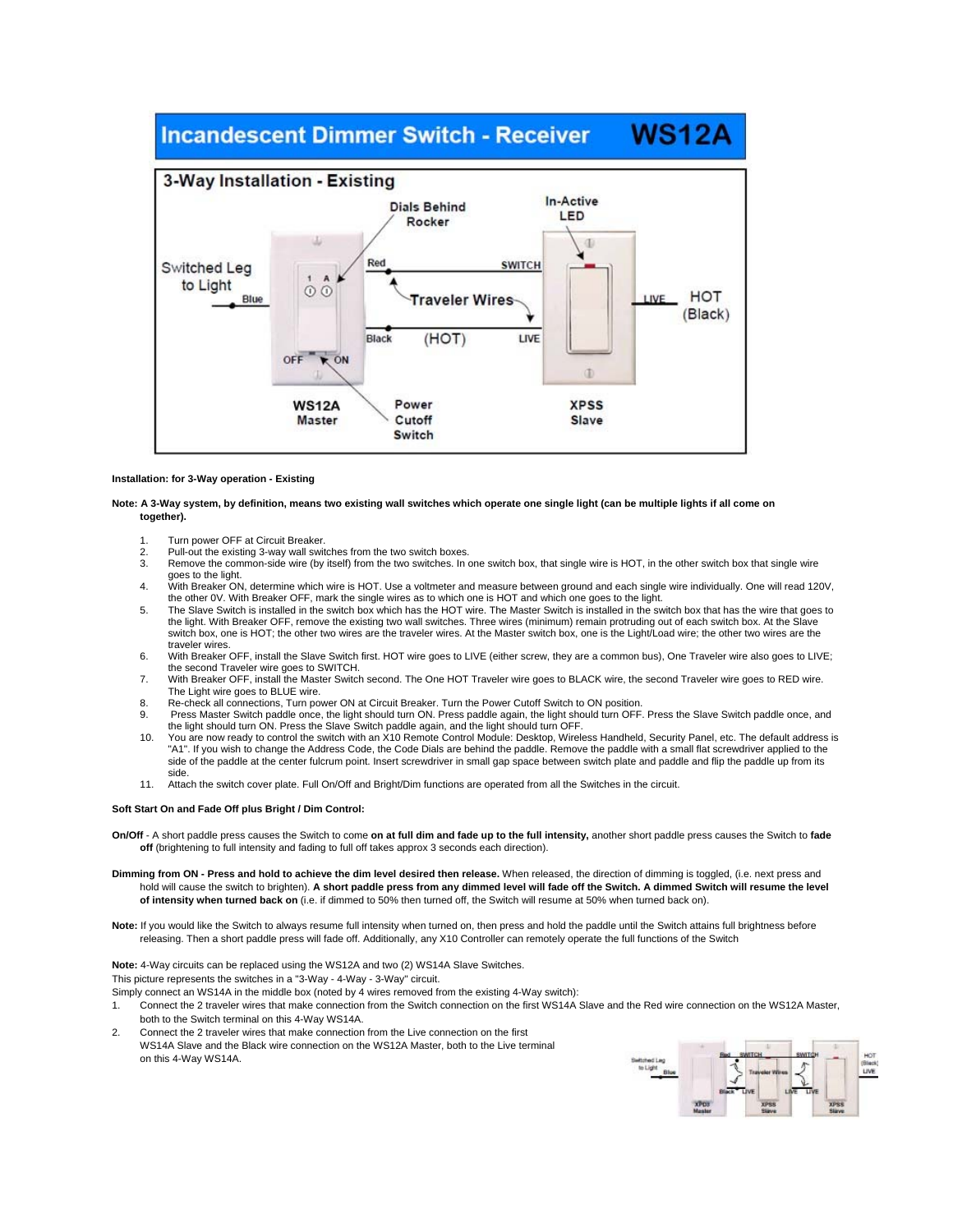# **Incandescent Dimmer Switch - Receiver**



**WS12** 

# **Installation: for 3-Way / 4-Way operation - Existing/Alternate**

- Note: A 3-Way / 4-Way system, by definition, means two or more existing wall switches which operate one single light (can be multiple lights if all come **on together). In this alternate installation instruction, the WS14A switch may not work well due to longer traveler wires between multiple switches. The XPT2D Transmitter will work over the longer wires between multiple switches. The XPT2D Transmitter provides ON/OFF and Bright/Dim.** 
	- 1. Turn power OFF at Circuit Breaker.
	- 2. Pull-out the existing 3-way wall switches from the two switch boxes.
	- 3. Remove the common-side wire (by itself) from the two switches. In one switch box, that single wire is HOT, in the other switch box that single wire goes to the light.
	- 4. With Breaker ON, determine which wire is HOT. Use a voltmeter and measure between ground and each wire individually. One will read 120V, the other 0V. With Breaker OFF, mark the wires as to which one is HOT and which one goes to the light.
	- 5. The Alternate XPT2D Transmitter is installed in the switch box which has the HOT wire. The Master Switch is installed in the switch box that has the wire that goes to the light.
	- 6. With Breaker OFF, remove the existing two wall switches. Three wires (minimum) remain protruding out of each switch box. At the Slave switch box, one is HOT; the other two wires are the traveler wires. They may be the same color, normally they are different colors. At the Master switch box, one is the Light/Load wire; the other two wires are the traveler wires. They may be the same color, normally they are different colors.
	- 7. With Breaker OFF, install the Alternate XPT2D Transmitter first. The HOT wire goes to the XPT2D Black wire bundled with one Traveler wire (this will carry HOT to the Master Switch); the White wire of the XPT2D is connected to a White Neutral Wire in the same box.
	- 8. With Breaker OFF, install the Master Switch second. The One HOT Traveler wire goes to BLACK wire. The Light/Load wire goes to BLUE wire.
	- 9. Re-check all connections, Turn power ON at Circuit Breaker. Slide the Power Cutoff Switch to ON position.
	- 10. Press Master Switch paddle once, the light should turn ON. Press paddle again, the light should turn OFF. Press the alternate XPT2D Transmitter "ON" position once, and the light should turn ON. Press the alternate XPT2D Transmitter "OFF" position once, and the light should turn OFF. Additionally you can press the DIM or Brighten rocker on the alternate XPT2D Transmitter to control intensity after you turn the load on.
	- 11. You are now ready to control the switch with an X10 Remote Control Module: Desktop, Wireless Handheld, Security Panel, etc. The default address is "A1" for both switches. If you wish to change the Address Code, the Code Dials are behind the paddle on the Master and Keypad on the Transmitter. Remove the paddle with a small flat screwdriver applied to the side of the paddle at the center fulcrum point. Insert screwdriver in small gap space between switch plate and paddle and flip the paddle up from its side. Remove the Keypad, with fingers pulling from bottom, to change the XPT2D Address Code.
		- 12. Attach the switch cover plate.

# **Soft Start On and Fade Off plus Bright / Dim Control:**

**On/Off** - A short paddle press causes the Switch to come on at full dim and fade up to the full intensity, another short paddle press causes the Switch to fade off (brightening to full intensity and fading to full off takes approx 3 seconds each direction).

- Dimming from ON Press and hold to achieve the dim level desired then release. When released, the direction of dimming is toggled, (i.e. next press and hold will cause the switch to brighten). A short paddle press from any dimmed level will fade off the Switch. A dimmed Switch will resume the level of intensity when turned back on (i.e. if dimmed to 50% then turned off, the Switch will resume at 50% when turned back on).
- **Note**: If you would like the Switch to always resume full intensity when turned on, then press and hold the paddle until the Switch attains full brightness before releasing. Then a short paddle press will fade off. Additionally, any X10 Controller can remotely operate the full functions of the Switch.
- **Note**: You can use additional XPT2D Wall Transmitter Switches to augment EXISTING 4-Way or greater systems. Continue using the existing traveler wires to carry HOT and Neutral to the additional existing Switch Box locations. Then install the XPT2D in those additional boxes with traveler wires, connecting to HOT and Neutral.